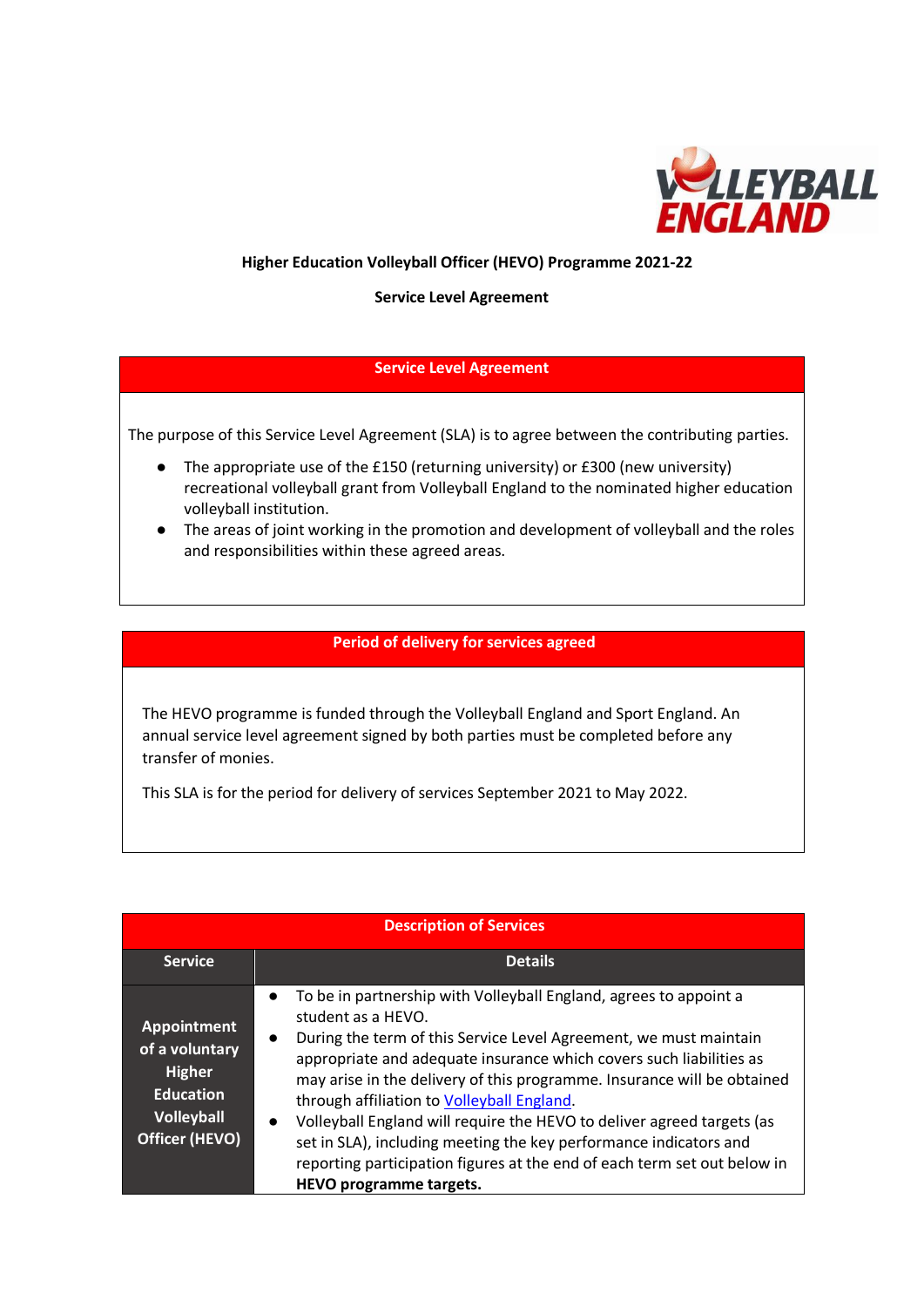| <b>Support</b>   | With regards to the appointment and hosting of the HEVO, the parties<br>agree to the services as outlined below.                  |
|------------------|-----------------------------------------------------------------------------------------------------------------------------------|
|                  | Volleyball England agrees to provide appointment and employability<br>support services, mentoring support and access to training. |
|                  | We (The University) agree to host the HEVO providing suitable facility                                                            |
|                  | usage and support the establishment of the recreational session,                                                                  |
|                  | marketing, upskilling students and reporting participation figures.                                                               |
| <b>Financial</b> | The contributing parties shall make the following financial contributions                                                         |
|                  | towards the costs of deploying the HEVO                                                                                           |
|                  | Volleyball England - £150 (returning university) or £300 (new                                                                     |
|                  | university) for recreational volleyball development allocated to the                                                              |
|                  | activities below:                                                                                                                 |
|                  | - £100 or £250 of the grant must be spent on continuing the                                                                       |
|                  | development of volleyball to support the University towards increased                                                             |
|                  | participation - with a key focus on growing participant numbers at a                                                              |
|                  | recreational level. (Further information can found in HEVO programme<br>funding guidelines at the bottom of this document)        |
| <b>Agreement</b> |                                                                                                                                   |
|                  | - £50 of the grant should be used towards delivering a mass                                                                       |
|                  | participation volleyball event. (Further information can found in HEVO                                                            |
|                  | programme funding guidelines at the bottom of this document)                                                                      |
|                  | We (The University) will ensure the grant is spent appropriately and in                                                           |
|                  | line with this service level agreement.                                                                                           |
|                  | £110 in kind funding will be made available to each HEVO University to                                                            |
|                  | fund either two Grade 4 referee course places or a £110 subsidy of the                                                            |
|                  | VE Level 1 introduction to coaching.<br>To make the process easier payment will be made via BACS.                                 |
|                  |                                                                                                                                   |

| <b>Core HEVO Programme Targets</b>                |                                                 |  |  |  |
|---------------------------------------------------|-------------------------------------------------|--|--|--|
| <b>Reporting</b>                                  | <b>Target</b>                                   |  |  |  |
| <b>Total number of recreational sessions held</b> | 1 session per week during term time or across   |  |  |  |
| each term.                                        | 30 weeks.                                       |  |  |  |
| <b>Total number of recreational participants</b>  | x students playing weekly recreational          |  |  |  |
| attending volleyball sessions each term.          | volleyball during term time or across 30 weeks. |  |  |  |
| Total number of new participants attending        | x new participants                              |  |  |  |
| recreational volleyball sessions each term.       |                                                 |  |  |  |
| The HEVO will be asked to deliver one mass        | Deliver one mass participation volleyball       |  |  |  |
| participation volleyball festival - supported by  | festival per year                               |  |  |  |
| the universities volleyball club.                 |                                                 |  |  |  |
| Total number of people who attended a mass        | x students attending a mass participation       |  |  |  |
| participation volleyball festival.                | festival.                                       |  |  |  |
|                                                   | Term $1 - 1$ <sup>st</sup> December 2021        |  |  |  |
| Submit reports by the agreed deadlines            | Term 2 - $1st$ March 2022                       |  |  |  |
|                                                   | Term 3 – 21st May 2022                          |  |  |  |